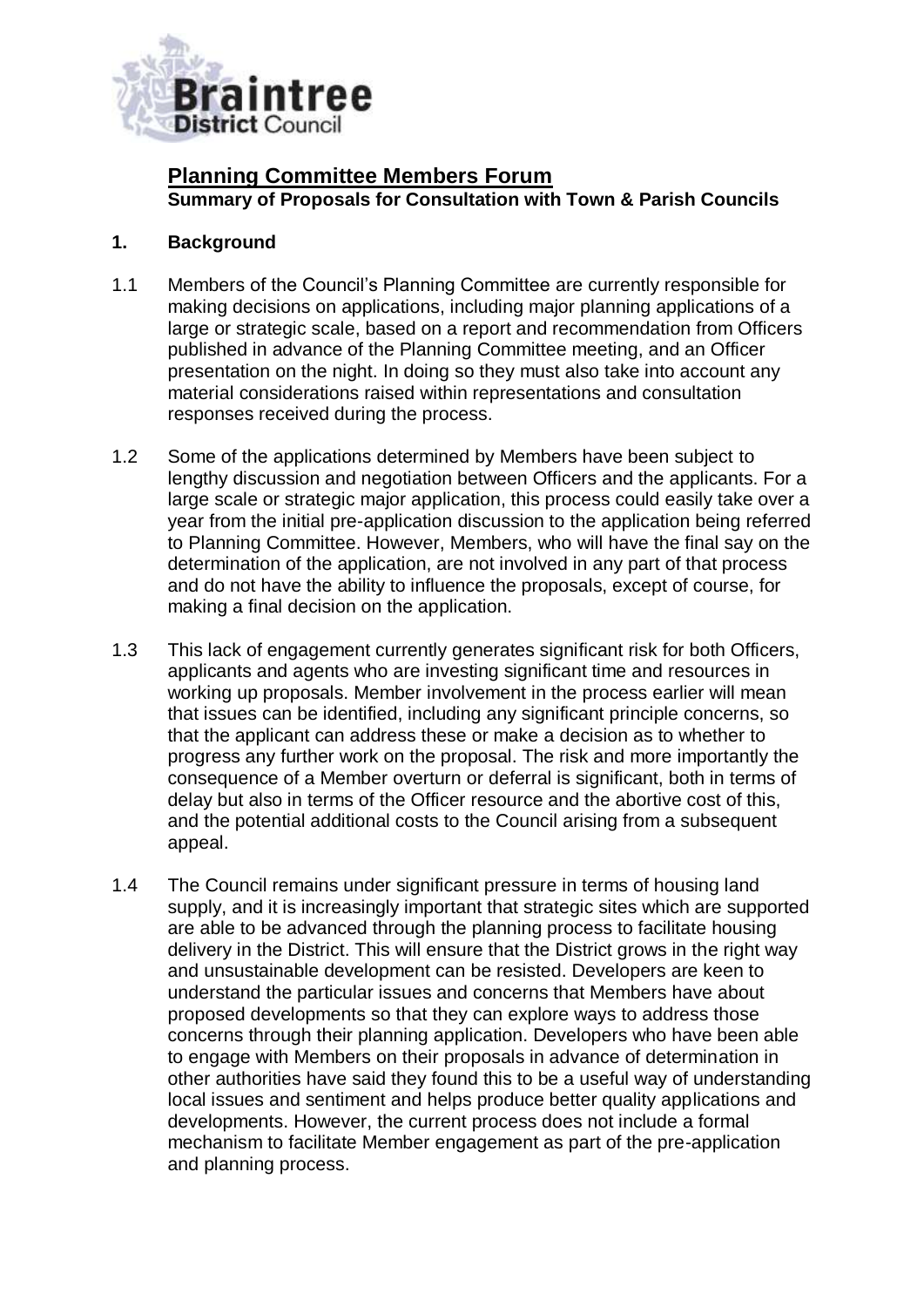- 1.5 At the Full Council meeting held on 7th December 2020, Members approved the principle of a 'Members Forum' to enable engagement with Members of the Council's Planning Committee. The terms of reference, governance arrangements, and frequency of meetings were to be subject to further consultation with the Monitoring Officer, Planning Committee, Developing Democracy Group, and the Corporate Governance Group, prior to a further report being referred to Full Council for approval.
- 1.6 Following approval of the new Scheme of Delegation, Officers have fulfilled the obligation to report 'legacy' planning applications under the agreed transitionary arrangements to the Council's Planning Committee for determination, namely those applications which had been received on, or prior to, 31st December 2020 which had not been formally determined, but which would have been reported to the Planning Committee for determination in accordance with the criteria of the old Scheme of Delegation, i.e. where the Town or Parish Council view was contrary to the Officer recommendation.
- 1.7 Officers consider that the new Scheme of Delegation is working well and has reduced the overall number of applications going to Planning Committee and has ensured that the Planning Committee concentrate on those applications which have the greatest impact on the District. This reduction in volume of agenda items now means that proposals for a Members Forum can now be brought forward. The detailed proposals for the Members Forum, are set out below.

#### **2. Proposal**

- 2.1 It is proposed to introduce a Members Forum as part of the planning application process, to facilitate Member engagement in that process, prior to the determination of the application by the Planning Committee.
- 2.2 The objectives of the Member Forum are:
	- To enhance Member engagement in the planning application process, in relation to those applications that will be reported to the Council's Planning Committee for determination;
	- To enable applicants and agents, and Officers to gain a better understanding of particular issues of concern, and how proposals could be improved further;
	- To enable Members to gain a greater understanding of how proposals evolve through the planning application process;
	- To increase and enhance the level of engagement with Town and Parish Council's at the pre-application stage of the process;
	- To enable Members to hold applicants to account for undertaking meaningful engagement with local residents, in accordance with the Council's Statement of Community Involvement (SCI), prior to the submission of an application.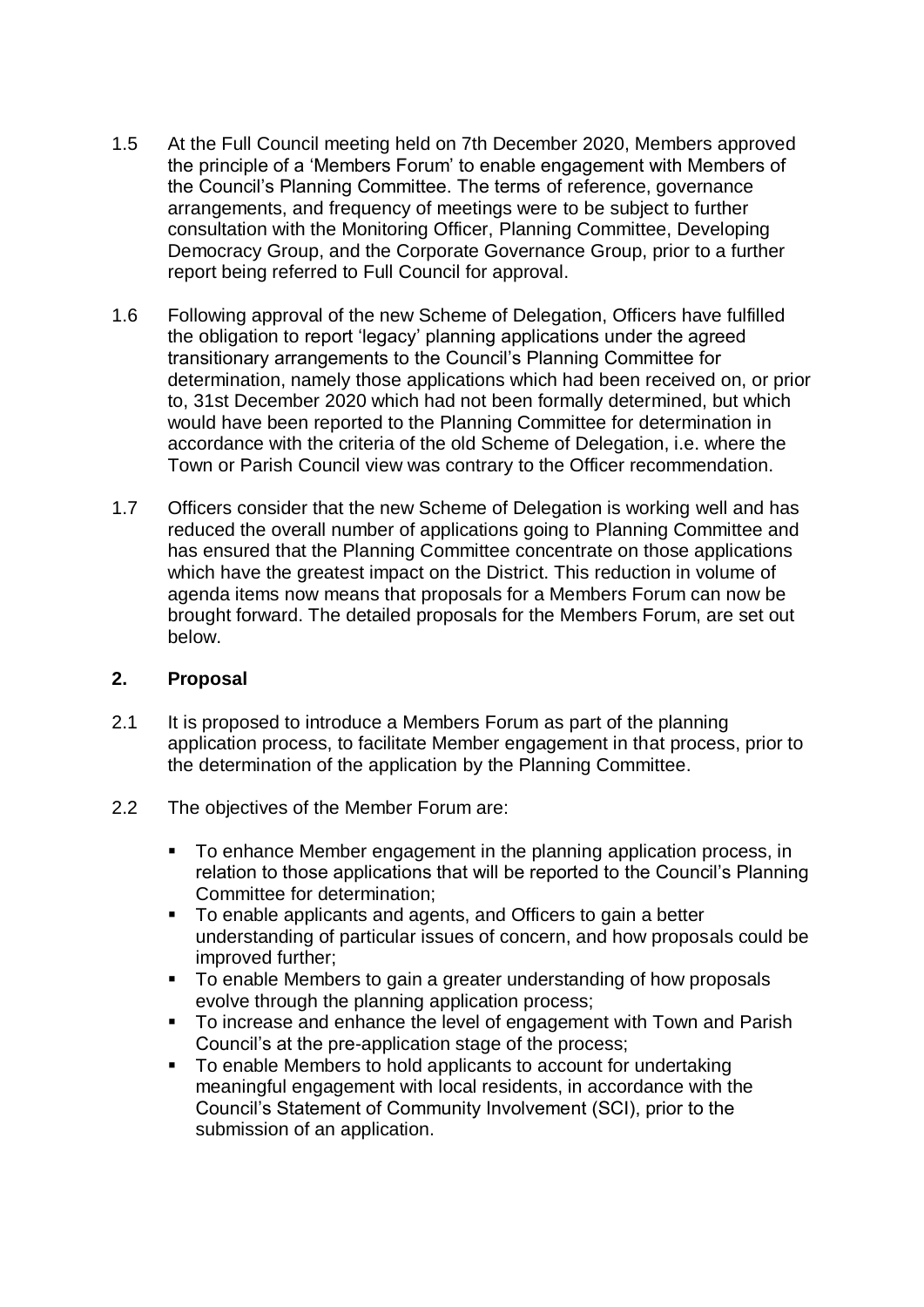- 2.3 The Members Forum would review applications at the pre-application stage, and/or pre-submission, and/or post-submission stage of the planning process. Major planning application proposals are subject to considerable discussion, negotiation and consultation both at the pre-application stage and at the formal planning application stage. In some cases the detailed proposals at the determination stage, bear little resemblance to those originally presented for discussion at the first pre-application meeting.
- 2.4 At the present time these early discussions are only with Officers and statutory consultees, with Members making the decision on the suitability of the proposal at Planning Committee, when changes are not generally able to be incorporated. Currently Members only involvement in the planning process is at the final stage and when the Council's Planning Committee is making its determination. While ultimately Members role is the most significant in the process, it is considered that the process would benefit from earlier engagement with Members. This would enable Members to gain an understanding of what the proposal has set out to achieve and enable Officers and applicants to gain a better understanding of particular issues of concern and how proposals could be improved before they are formally considered by the Planning Committee.
- 2.5 Consultation with planning agents, developers and Town and Parish Councils on the proposals for a Planning Members Forum was undertaken prior to the decision at Council in December 2020. Many developers told us within that consultation and in subsequent conversations that they are keen to understand the issues and concerns that Members have about proposed developments so that they can explore ways to address those concerns through their planning application. Developers who have been able to engage with Members on their proposals in advance of determination in other authorities have said they found this to be a useful way of understanding local issues and sentiment and helps produce better quality applications and developments. Developers are keen to engage, and this is often illustrated by the information packs, fact sheets and brochures which are sometimes produced in advance of Planning Committee meetings. The introduction of a Members Forum would allow meaningful engagement to take place in a structured and transparent way. However, it is important to note that the Member Forum does not change the status or importance of the Planning Committee where the application will still need to be determined on its own merits at the time.
- 2.6 The Council currently offers a full pre-application service and for major application proposals there is the option for applicants to enter into a Planning Performance Agreement (PPA) to facilitate a programme of detailed discussions with Planning Officers and consultees. Increasingly PPAs are being used in recognition of the complexity and scale of development proposals being received by the Council. They have been used to great effect over the last few years to enable detailed negotiation and discussions to take place with Officers, particularly in relation to masterplanning and supporting the development of design codes for several key strategic development sites within the emerging Local Plan. Most notably this includes Straits Mill and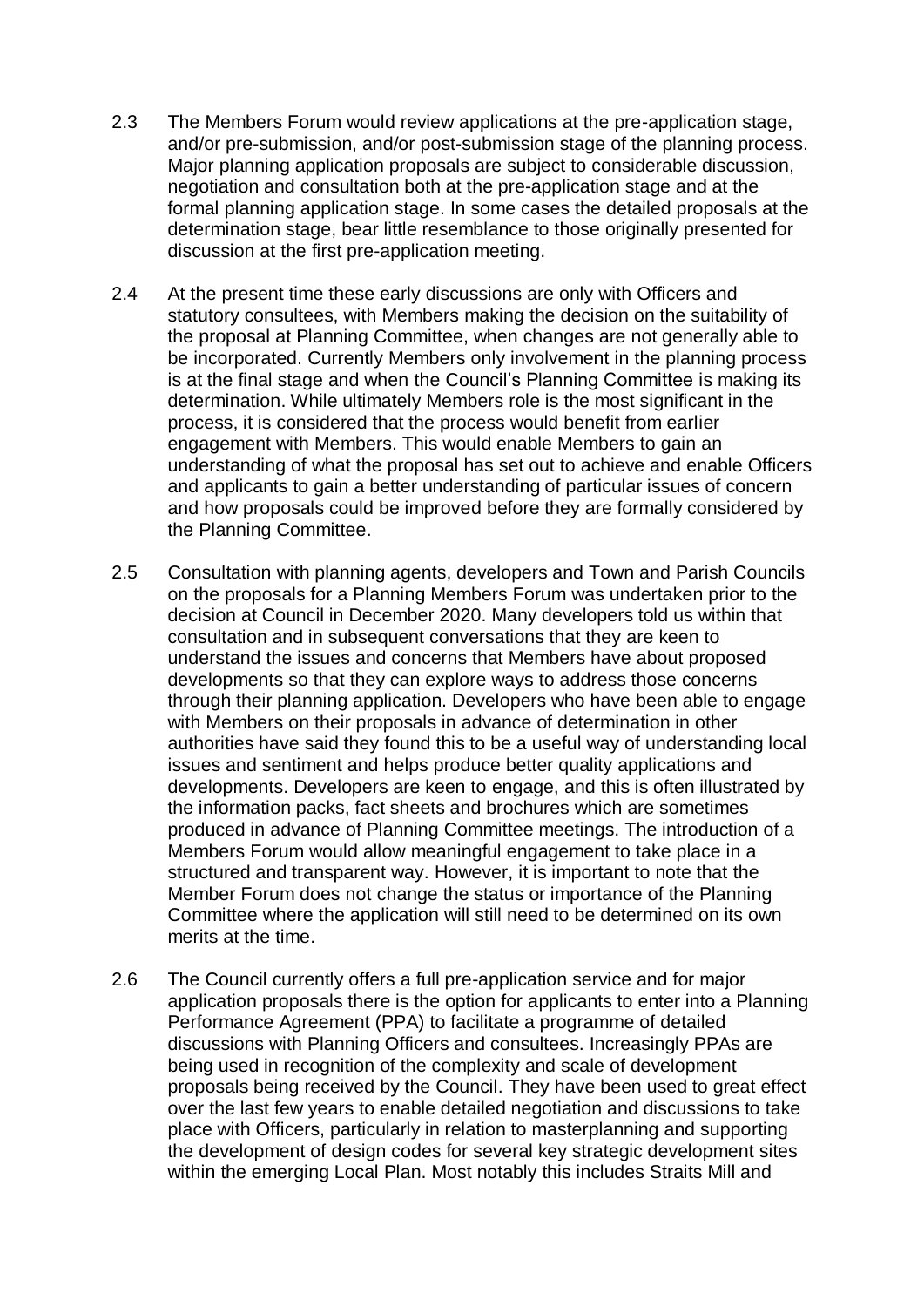Towerlands in Braintree, and Wood End Farm in Witham. These measures have been critical in achieving a step change in the quality of design and layout within new development proposals. It is therefore proposed that Members Forum meetings would be incorporated within the process for all PPA's and within some stand-alone pre-applications. This ensures that developers are unable to cherry pick whether they engage with Officers or Members, they will have to engage with both. The cost of the Members Forum is designed to be cost neutral to the authority, being paid by the applicant as part of the pre-application or PPA fee.

- 2.7 The applicant team would present their proposals to the Members Forum and the Members would then have the ability to ask questions and clarifications on the detailed proposals. The Members Forum would not hold any decisionmaking authority, and therefore would not be able to make a decision on any matter before them. The Member Forum would not be able to express a view on the acceptability of proposals.
- 2.8 In addition to Members of the Council's Planning Committee, it is proposed that invitations would be issued to District Ward Members and up to two elected representatives from the relevant Town or Parish Council to attend the Members Forum meetings. This ensures that all elected representatives of the local community for District matters are represented and have an opportunity to participate in the planning process. If a proposal is on the boundary or straddling the boundary between Parishes/Wards then representatives of both Wards and Parishes may be invited.
- 2.9 Members of the public, resident group or societies have a different but no less important role in the planning process. Officers would continue to encourage developers to engage with Town and Parish Councils and local residents outside of the Members Forum process, as set out within the Council's Statement of Community Involvement (SCI). While some Developers undertake consultation with the local community, the quality of this consultation varies considerably both in terms of scope and quality. One of the objectives and aspirations of the introduction of the Members Forum is to introduce a mechanism early on within the planning process, to enable Members and local representatives to hold Developers to account and to critique the way in which they have sought to engage and with the local community and how they have responded to feedback received.

#### **Transparency**

2.10 Transparency is a key component of these proposals. As set out above, the Members Forum would not be a decision-making body. As such, the Members Forum would not constitute a new Committee of the Council. However, it will have a set of clear terms of reference, which would be published on the Council's website. A draft terms of reference is included at Appendix A. As it would not be a decision-making body, there is no requirement to hold meetings in person. This provides the flexibility to hold meetings both virtually and in person.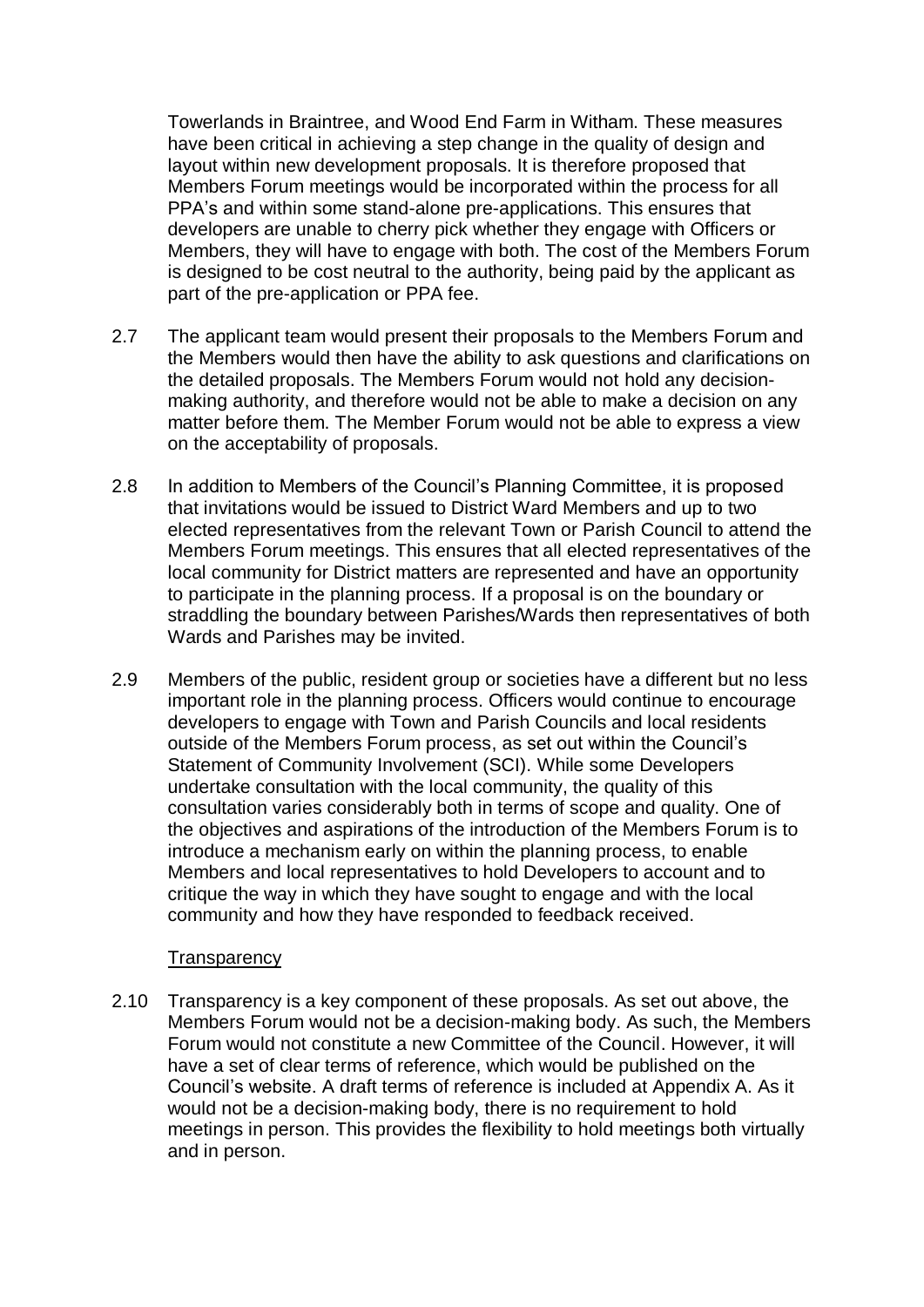2.11 The meetings will be recorded which will allow Officers to refer to them at a later date if required. The dates of the meetings will also be available on the Councils Website, in the Planning section. Where a matter has been before a Member Forum, this will be noted within the Planning Committee reports published at the time the matter is brought forward for determination.

## Application Thresholds for Referral

2.12 Applications suitable for referral to the Members Forum would primarily comprise those defined within Part A of the Scheme of Delegation, most notably applications for major development proposals (10 or more proposed houses or commercial development, including changes of use, comprising additional floorspace of 1,000sq.m). Nationally Significant Infrastructure Projects (NSIPs) and Council-led proposals may also be referred to the Members Forum. There may also be occasions where application proposals which do not meet the above thresholds, but warrant referral to the Members Forum, which are deemed to be 'significant'. In respect of these applications, the Planning Development Manager in consultation with the Chair and Vice Chair of the Planning Committee will make the decision as to which applications are considered at the Members Forum.

### Format of the Meetings

- 2.13 In advance of the meeting:
	- Officers would prepare a briefing note for all Members and the Town/Parish Council that are due to attend the Members Forum, to summarise the proposal, planning policy background, and the key material planning issues arising from the proposal. The briefing note would be written in a neutral manner, setting out factual information, and would not set out the Officer view on the proposals;
	- The applicant would prepare a pack of information which would be circulated in advance of the meeting to all Members and the Town/Parish Council that are due to attend the Members Forum.

#### 2.14 At the meeting:

- Smaller developments would be scheduled for approximately 45 minutes, with larger items likely to take up to 1 hour 30 minutes;
- The applicant or their representatives would present their proposals to the Members Forum. Applicants would have approximately 15/30 minutes to give their presentation;
- The membership of the Forum would have up to 30/60minutes to ask questions and seek clarification on the proposals.

#### Membership

- 2.15 The membership of the Members Forum would comprise:
	- All Members of the Planning Committee (13); and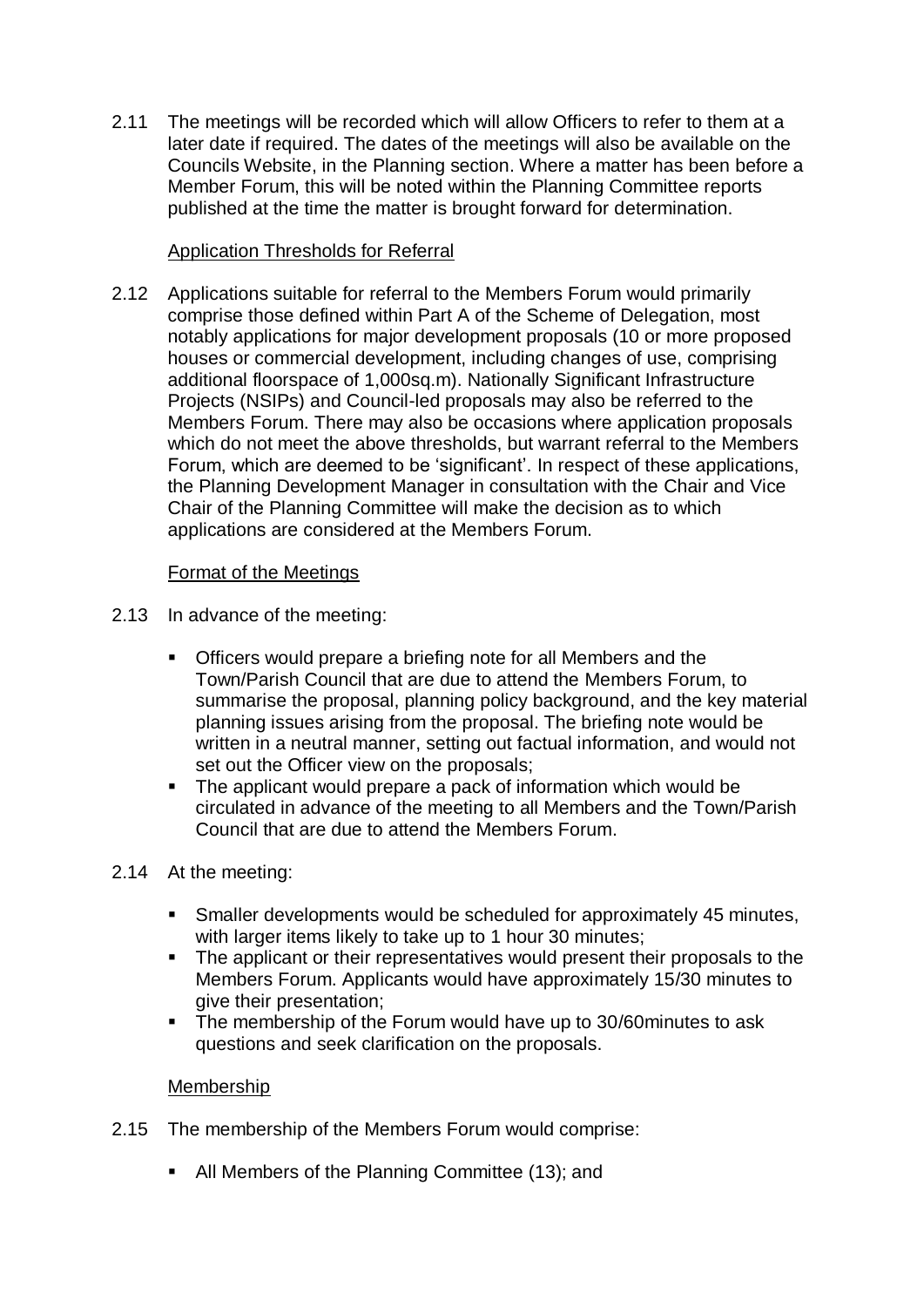- All Substitute Members of the Planning Committee (5)
- 2.16 Additional Invitations for Specific Meetings:
	- Braintree District Ward Member(s) (of the ward in which the development takes place and of the neighbouring ward if relevant);
	- **Up to two elected representatives from the relevant Town or Parish** Council(s) (if applicable).

## **Training**

2.17 While all Members of the Council's Planning Committee have received detailed training, all Members will need to undergo additional training in order to ensure that they are fully aware of the parameters within which this engagement can be undertaken. This will avoid any challenge to the Council's decision-making process. This would need to be undertaken and completed prior to the attendance at a Members Forum meeting. Guidance would also be issued to the elected representatives of the Town and Parish Council before attendance at a Members Forum meeting.

#### Frequency of Meetings

- 2.18 Currently the Council schedule 26 Planning Committee meetings each year (one every two weeks). Additional meetings are also scheduled for larger/controversial items (as a single item agenda Committee) or when a large number of applications need to be determined.
- 2.19 In order to accommodate meetings of the Members Forum, and given the changes to the Scheme of Delegation, as part of these proposals it is proposed to reduce the frequency of Planning Committee meetings to every three weeks. Members Forum meetings are also proposed to take place every three weeks, during the evening, as per Planning Committee meetings. 17 scheduled meetings of Planning Committee would therefore take place each year, along with up to 17 meetings of the Members Forum. However, the number of Members Forum meetings would depend on the number of sites being considered and may meet less often.
- 2.20 The meetings of the Members Forum would allow for between 1 and 3 proposals to be presented (depending on the scale of the scheme).